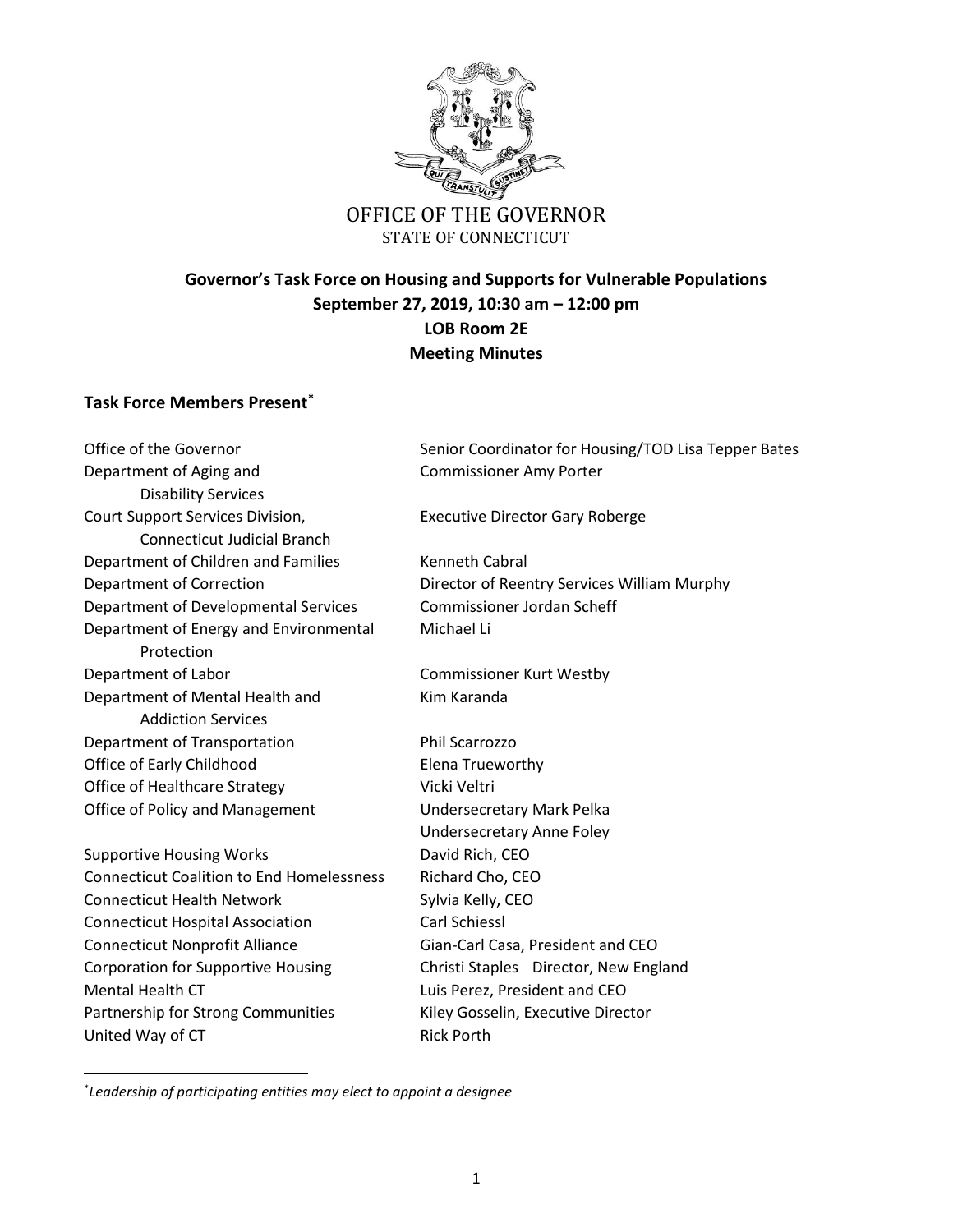| Department of Public Health  | Commissioner Renee Coleman-Mitchell |
|------------------------------|-------------------------------------|
| Department of Housing        | Deputy Commissioner Shante Hanks    |
| CT Housing Finance Authority | Terry Nash                          |

#### **Task Force Members Absent**

| Department of Social Services        | <b>Commissioner Deidre Gifford</b> |
|--------------------------------------|------------------------------------|
| Department of Economic and Community | Commissioner David Lehman          |
| Development                          |                                    |

#### **I. Call to Order – Lisa Tepper Bates called meeting to order at 10:36 AM**

A motion to approve minutes was made and seconded. Minor corrections were proposed. Revised minutes approved unanimously.

#### **II. Using data to target coordinated services: successful efforts in CT and across the nation**

Ms. Bates noted that the bulk of the Task Force meeting for the day would be dedicated to three presentations from experts to create for the Task Force a shared understanding of the opportunities that exist to data match and coordinate services, based on successful experiences in Connecticut and nationally.

### *Presentation 1: National Governor's Association High Need Adult Member Initiative under the CT Behavioral Health Partnership: presentation by Robert Plant, Ph.D. & Laurie Vanderheide, Ph.D., Beacon Health. (Slides attached)*

This is a four-year data-match effort that shares similarities with intention of committee, focused on improving services to the Medicaid population to improve client quality of life and outcomes and to reduce costs. The Behavioral Health Partnership is a joint effort of DSS, DCF, and DMHAS to provide utilization management, care management, quality and performance improvement to support state agencies to improve outcomes of households served. National research has shown that 5% of Medicaid consumers are responsible for 50% of total Medicaid costs, reinforcing the idea that specific attention to a small group of "super utilizers" may yield important progress with regard to containing costs. One lesson learned: it's important to be clear about methodology and approach to define "high need." The project focused on identifying a high-utilization cohort and delivering more intensive, coordinated care services including peer support to improve outcomes and reduce utilization. Social determinants of health play an important role: 62% of population were homeless in past year, 45% reported significant housing barriers, 22% reported moderate barriers to housing.

Evaluation of Effectiveness -- Hypothesis: fewer ED and inpatient services, higher rates of timeless connection to follow-up care, shift in spending away from intensive and towards primary/community care, and improvement in acuity. Mixed results: Intervention group had greater improvements in ED use and inpatient stays, connection to services, decreased acuity scores, and improved access to rehab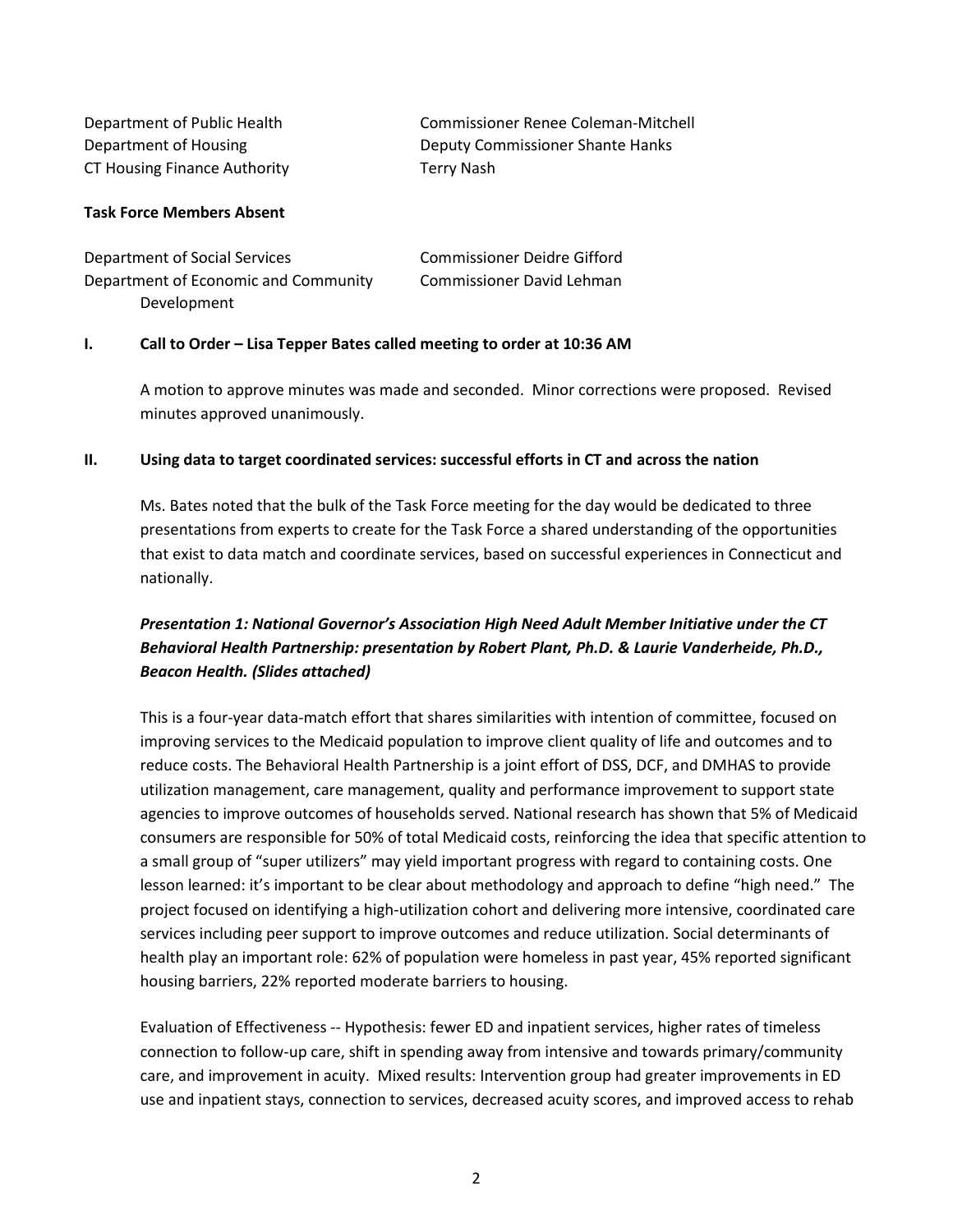services. Housing status improved. Control group had greater decreases in inpatient treatment and cost (consistent with the fact that most households will demonstrate improvement in utilization of services and cost over time regardless of intervention). Key Finding: peer involvement was highly statistically significant factor leading to increased outcomes. Commissioner Westby noted that the study didn't appear to exhaust unemployment as factor and literature indicates strong correlation. Dr. Plant agreed, citing the fact that BHP only had access to a small subset of data, and did not have DOL/employment data to integrate into project. There was a clear opportunity to integrate additional data sets to ensure holistic understanding of client situation. Example: individuals who become incarcerated and therefore not accessing Medicaid services would not appear as high utilizers.

### *Presentation 2: Effectiveness of supportive housing for families in the child welfare system, Dr. Anne Farrell, Ph.D., Director of Research at Chapin Hall (Slides attached)*

Stable, safe housing is a critical determinant of child and family well-being. Individuals born into poverty experience very little control over housing options, quality, and stability. Housing instability and homelessness are linked to disparate outcomes across systems and such disparate outcomes are drivers of inequity. Supportive Housing for Families (SHF): CT began model of supportive housing for families in 1998 as a primary strategy to preserve and/or reunify families with DCF-involvement. 20-year partnership between DCF (funds program, refers clients, coordinates services) and The Connection, Inc. to provide clinical assessment, housing searches, temporary subsidies, and intensive case management. CT DOH provides housing vouchers and Chapin Hall/UConn serve as evaluators to study program implementation, process, outcomes, etc.

Logic: hierarchy of needs, address basics before higher order needs, housing as a platform for other interventions. Research questions: can effectiveness of the supportive housing for families model be demonstrated? What are the essential components of effectiveness? Can cost savings accrue within and across system?

Pilots at five demonstration sites (including Connecticut) juxtaposed comparison groups: in Connecticut, comparison included Business As Usual (BAU), Project SHF, Intensive SHF (took existing model and provided additional services). The target population showed high rates of intergenerational challenges, including cycles of abuse/neglect and homelessness/housing instability.

Documentation of success: 4/5 elements of contract effective, significant differences between both treatment groups and BAU from 12 months forward, although costs of BAU and SHF were roughly equivalent. Outcomes/Impact: roughly twice as many children were removed from households in BAU than SHF, roughly half of children were reunified in BAU compared to SHF. Dr. Farrell noted that this level of impact in child welfare systems is rare.

Lessons learned: superior outcomes at similar cost, higher "dosage" of case management produces marginal benefit, and housing screening tool is critical to identify housing concerns, power of administrative data and opportunity to leverage additional data with program data to illustrate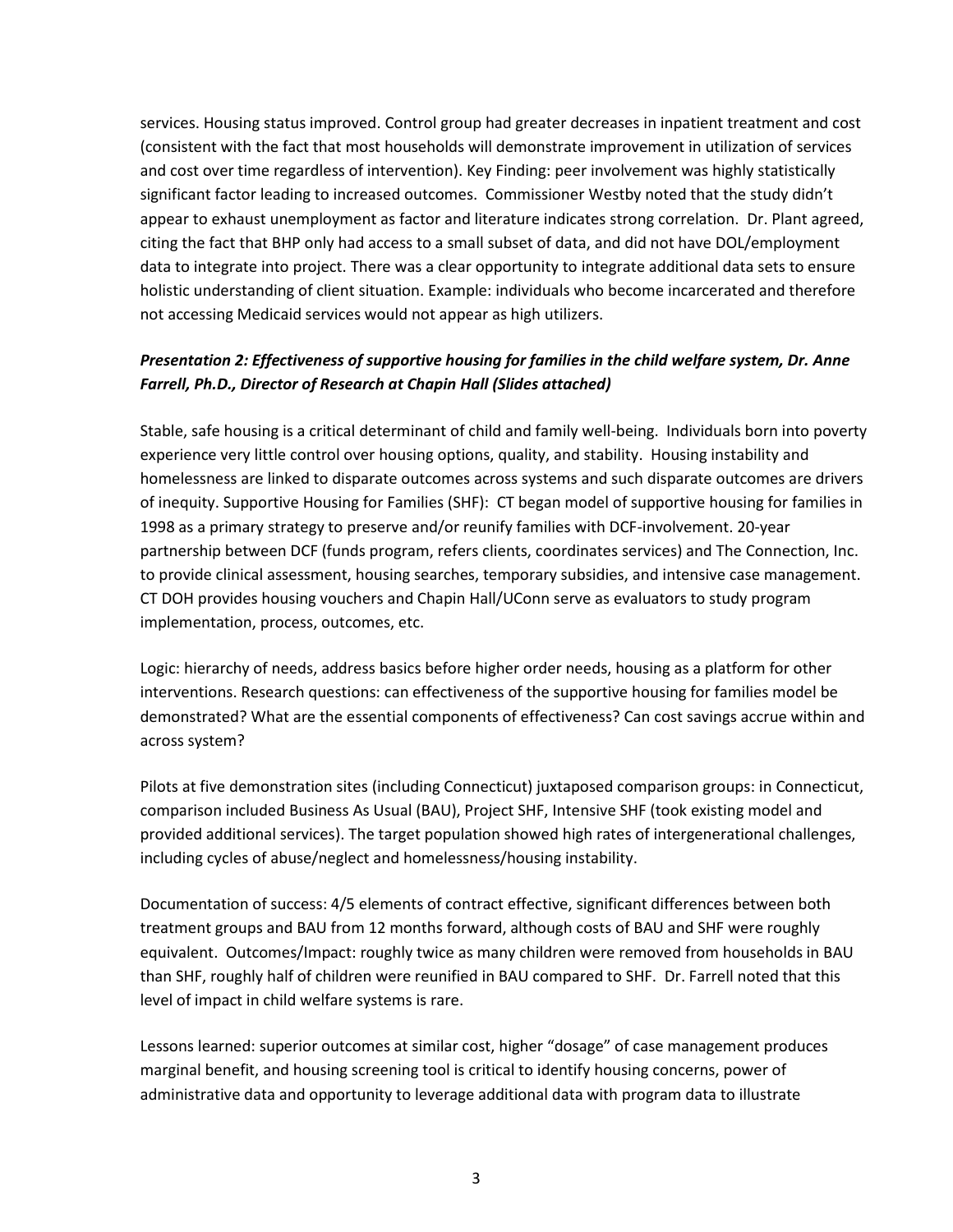experience of families and outcomes. Early and better targeting using data can achieve better outcomes and secure cost savings.

## *Presentation 3: Additional experiences from across the nation: presentation by Christi Staples, Corporation for Supportive Housing, and Richard Cho, Ph.D., Connecticut Coalition to End Homelessness (Slides attached)*

Christi Staples noted that communities are spending billions to bounce high utilizer households between services. Models exist to break cycle, reduce costs, and improve household outcomes. Data can be used to drive policy change, apply pilots and innovation to drive change in CT. Several national examples point the way, including Connecticut's own FUSE and SIF programs, which intervene at the intersection of homelessness and incarceration and high Medicaid costs, respectively. FUSE Key Learnings from national experience: utilize triage tool at first point of engagement, build collaboration between hospitals, federal qualified health centers, and homeless services, and include peer specialists as part of service team to yield decrease in ED visits, inpatient admissions, and inpatient days.

Richard Cho noted that there are three ways to identify high utilizers or potential high utilizers: cost; utilization (definition varies); predictive algorithms. There are some cautions to be observed. Administrative data is limited and never illustrates full picture but may be best tool to identify high need households. Identify who may be missing given limitations of data. Cost utilization may also include high need, high cost households where cost reduction may not be appropriate (ex: households with a highcost medical condition). Question of past behavior always being a strong predictor of future behavior, look for patterns not spikes in use. Use of multi-system approach could reduce likelihood that low cost households in one system will be missed when costs spike in another. Important to use successful pilots to take intervention to scale and lead systems change. Pilots can "shine light on" fissions/fractures of service delivery system, use as exaggerative case to illuminate challenges, look holistically as households vs. through specific-system lens and develop multi-system tools to achieve budgetary savings/cost offsets and improve household outcomes. Intention should be to begin with a pilot, but not end there.

III. Update on Task Force's 500 Frequent Multi-System Frequent User Pilot

a. Update on data match: Lisa Tepper Bates, Office of the Governor noted that there had been good discussions with state agency partners and the team was close to a solution to execute the pilot multi-system data match.

b. Collaboration with OEC Skylight Project: Rachel Leventhal-Weiner, OEC, noted that cross-agency digital service delivery is a focus of the OEC Preschool Development Grant and work under the grant currently being executed by Skylight. The objective is to work with other agencies to provide responsive, proactive way to cross-match administrative data, and move away from singular, landmark data match without sustainability mechanism. As part of their work and in tandem with the Task Force pilot, Skylight will deliver a Data-sharing playbook to define mechanism for sustainable, ongoing, regular data matching. At the same time, Skylight will also undertake a study of the experience of families with children under six who seek to access supports and services in